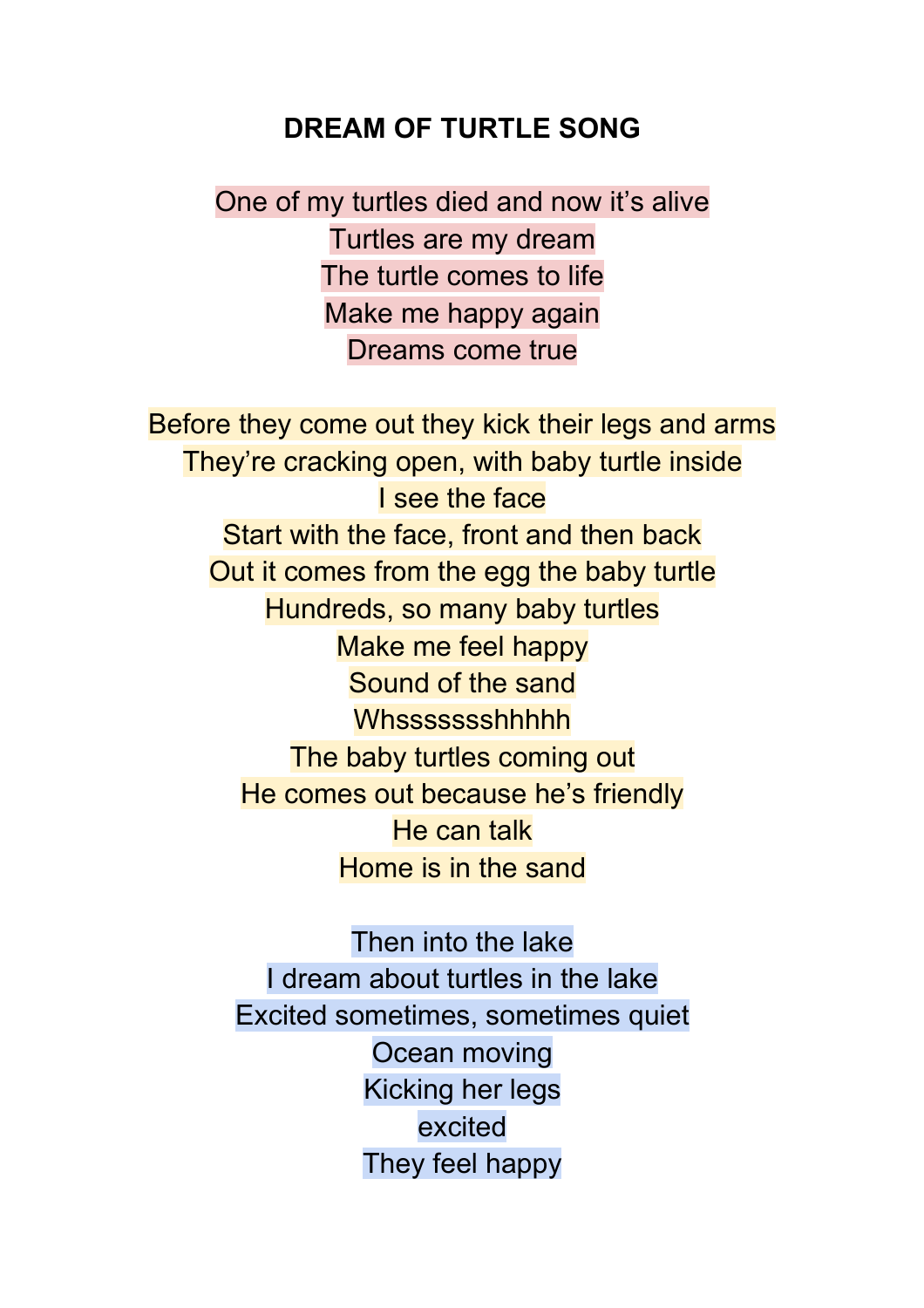They swim together The waves in the lake are soft and cosy Reminds me of home The lake is moving Wshhhhhh the only sound The waves circling out They swim together Excited sometimes, sometimes quiet

## They kiss

2 turtles named Wet and Dry To see their mothers and fathers Mothers and fathers under the water Turtle loves the mothers and fathers

Day first and night time The sun is in the lake The sun turtle The sun turns the lake into sunlight Orange and yellow and light blue around that The sky is black, there are stars there, they shine Turtle is a new name for me Turtle Lady A water lady Lady of the lake The lake and stars is friendly Turtle lady is me I'll be a turtle lady I feel like inside me